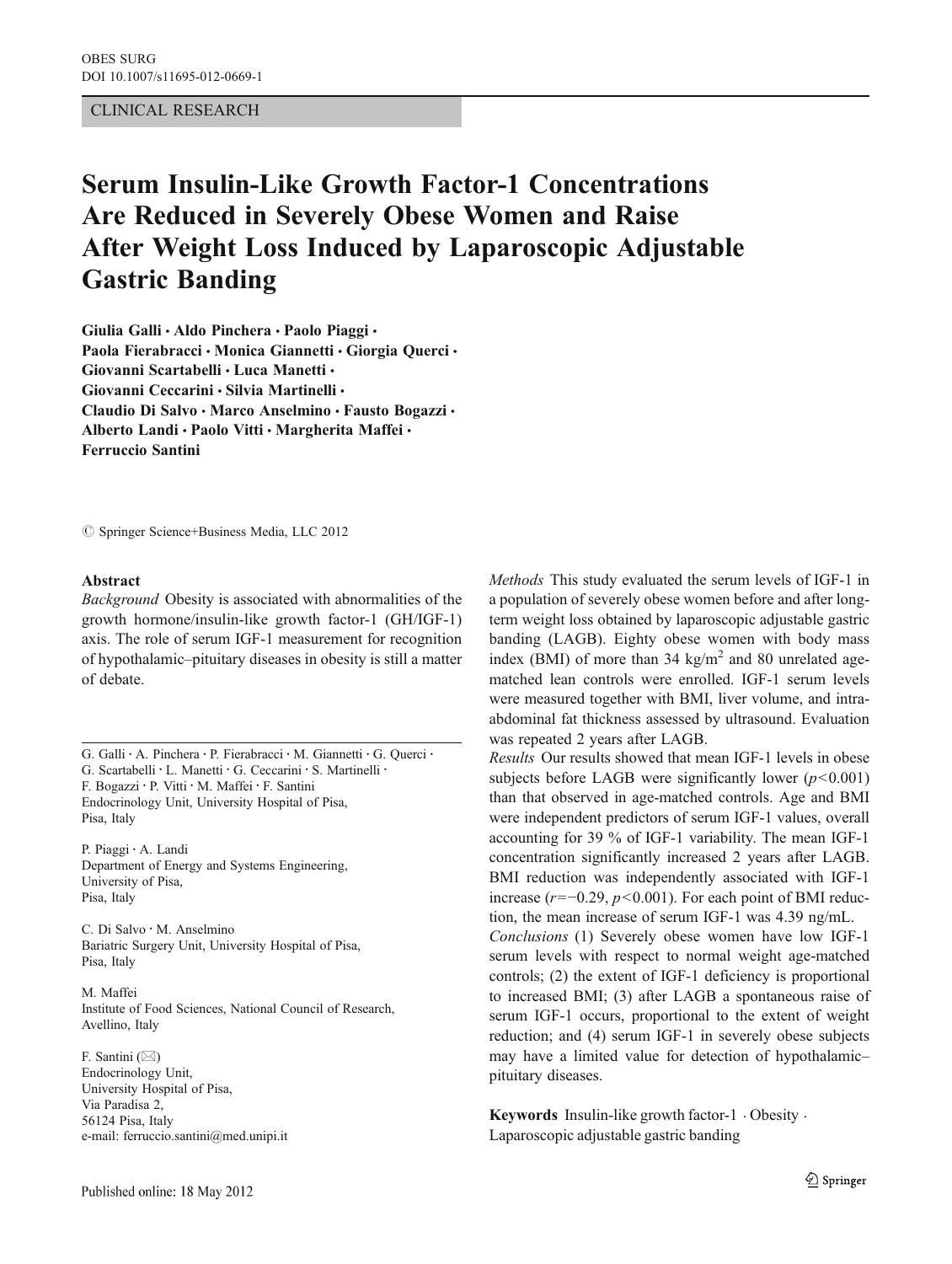#### <span id="page-1-0"></span>Introduction

Obesity is associated with abnormalities of the growth hormone/insulin-like growth factor-1 (GH/IGF-1) axis. Both GH secretion rate and burst frequency are reduced in obese as compared to lean subjects [[1](#page-3-0)]. Furthermore, morbidly obese patients show reduced GH secretion after pharmacological stimulation, with serum peak GH levels frequently comparable to those found in adult patients with organic GH deficiency [\[2](#page-3-0)–[4\]](#page-3-0). Serum concentrations of IGF-1 reflect the combined effects of integrated GH secretion and tissue responsiveness to GH. Normal, decreased, or, in children, even increased serum levels of IGF-1 have been described in unselected obese subjects, while in severe obesity low serum concentrations have been consistently reported [[5](#page-4-0)–[8](#page-4-0)]. The frequent occurrence of an improvement of GH/ IGF-1 activity after weight loss [[9](#page-4-0), [10\]](#page-4-0) but not after a short-term hypocaloric diet [[11\]](#page-4-0), suggests a reversible defect of this axis strictly related to body weight. Treatment of obesity by conservative means is often disappointing. Several surgical procedures have been developed which have proven to be effective in achieving stable weight loss, reducing the mortality rate, and ameliorating co-morbidities [[12,](#page-4-0) [13](#page-4-0)]. Laparoscopic adjustable gastric banding (LAGB) is one of the most popular restrictive bariatric surgical approaches worldwide that, without major alterations in the anatomy and physiology of the gastro-intestinal tract, produces sustained weight loss [\[14,](#page-4-0) [15](#page-4-0)]. Few studies with a 6-month follow-up have demonstrated that impairment of the GH/IGF-1 axis in severely obese patients is associated with a less effective surgical outcome [\[16](#page-4-0)–[18\]](#page-4-0), and that GH administration prevents loss of lean mass after LAGB [[17](#page-4-0)]. Objective of this study was to evaluate the serum levels of IGF-1 in a population of severely obese women before and after a long-term follow-up of weight loss obtained by LAGB.

#### Patients and Methods

This was a historical prospective study. Eighty consecutive unrelated women with body mass index (BMI) of more than 34  $\text{kg/m}^2$ , who were referred to our obesity clinic for evaluation before bariatric surgery, were included in this study. None of the patients was taking hypoglycemic agents. Additional exclusion criteria were: history of hypothalamic–pituitary disease, self-reported alcohol consumption >20 g daily, use of illicit drugs or hepatotoxic medications, viral hepatitis, and pregnancy or breast feeding within the 12-month period before enrolment and 2 years after it. Clinical, biochemical, and instrumental examinations of each patient were performed following the Italian guidelines for obesity, and each patient was treated according to appropriate protocols for her condition. Body weight was measured to the nearest kilogram while body height and abdominal circumference were determined to the nearest centimeter. Venous blood samples were obtained after an overnight fasting for measurement of serum IGF-1, glucose, and insulin. Serum IGF-1 was measured by a radioimmunoassay technique (SM-C-RIA-CT by DIAsource ImmunoAssay S.A., Nivelles, Belgium). GH stimulation test was not performed, based on current recommendations stating that patients who should be tested for GH deficiency are those who show evidence of hypothalamic– pituitary disease [[19](#page-4-0)]. The homeostasis model of insulin resistance (HOMA) was calculated based on fasting serum glucose and insulin concentrations [\[20\]](#page-4-0). Ultrasound examination for determination of hepatic left lobe volume, subcutaneous, and intra-abdominal fat was performed as previously described [[21,](#page-4-0) [22](#page-4-0)]. All patients underwent LAGB (Swedish Adjustable Gastric Band by Ethicon Endosurgery, Johnson and Johnson, New Brunswick, NJ, USA). Clinical, biochemical, and instrumental examinations were repeated (mean  $\pm$ SD) 24.5±6.0 months after surgery. Anthropometric and serological data before and after LAGB are shown in Table 1.

| <b>Table 1</b> Population features<br>before and 24 $(\pm 6)$ months after                                                                        |                                               | Before LAGB       | After LAGB       | Mean variation $(\% )$         |
|---------------------------------------------------------------------------------------------------------------------------------------------------|-----------------------------------------------|-------------------|------------------|--------------------------------|
| LAGB                                                                                                                                              | Age (years)                                   | $42.4 \pm 10.5$   | $44.1 \pm 10.7$  | $+2.0\pm0.4$ (+4.8 %)*         |
|                                                                                                                                                   | Body weight (kg)                              | $110.1 \pm 14.6$  | $84.7 \pm 12.1$  | $-25.4 \pm 11.8$ $(-23.1\%)^*$ |
|                                                                                                                                                   | BMI $(kg/m2)$                                 | $42.8 \pm 5.2$    | $32.9 \pm 4.2$   | $-9.9\pm4.6$ (-23.1 %)*        |
|                                                                                                                                                   | Insulin-like growth factor-1 $(IGF-1; ng/mL)$ | $133.3 \pm 48.1$  | $177.1 \pm 73.2$ | $+43.8 \pm 69.8 (+32.8 %)^*$   |
|                                                                                                                                                   | Subcutaneous adipose tissue (SAT; mm)         | $40.9 \pm 11.0$   | $34.9 \pm 11.7$  | $-6.0\pm12.4$ $(-14.7\%)^*$    |
|                                                                                                                                                   | Intra-abdominal fat (IAF; mm)                 | $80.2 \pm 20.8$   | $48.0 \pm 20.5$  | $-32.2 \pm 24.2$ (-40.1 %)*    |
| Data are reported as mean $\pm$ SD;<br>mean variations after LAGB are<br>also expressed as percentage of<br>pre-operative values<br>$*_{n<0.001}$ | Hepatic left lobe volume (HLLV; $cm3$ )       | $398.4 \pm 183.6$ | $238.5 \pm 89.6$ | $-159.9 \pm 155.7$ (-40.1 %)*  |
|                                                                                                                                                   | Serum glucose (mg/dL)                         | $98.0 \pm 18.7$   | $84.3 \pm 8.1$   | $-13.7 \pm 15.7$ (-14 %)*      |
|                                                                                                                                                   | Insulin $(\mu U/mL)$                          | $18.3 \pm 9.5$    | $7.5 \pm 4.4$    | $-10.9\pm9.9$ (-59.3 %)*       |
|                                                                                                                                                   | HOMA index                                    | $4.5 \pm 2.7$     | $1.6 \pm 1.0$    | $-3.0\pm2.8$ $(-65.5\%)^*$     |

<u>�</u> Springer

 $*_{p<0.001}$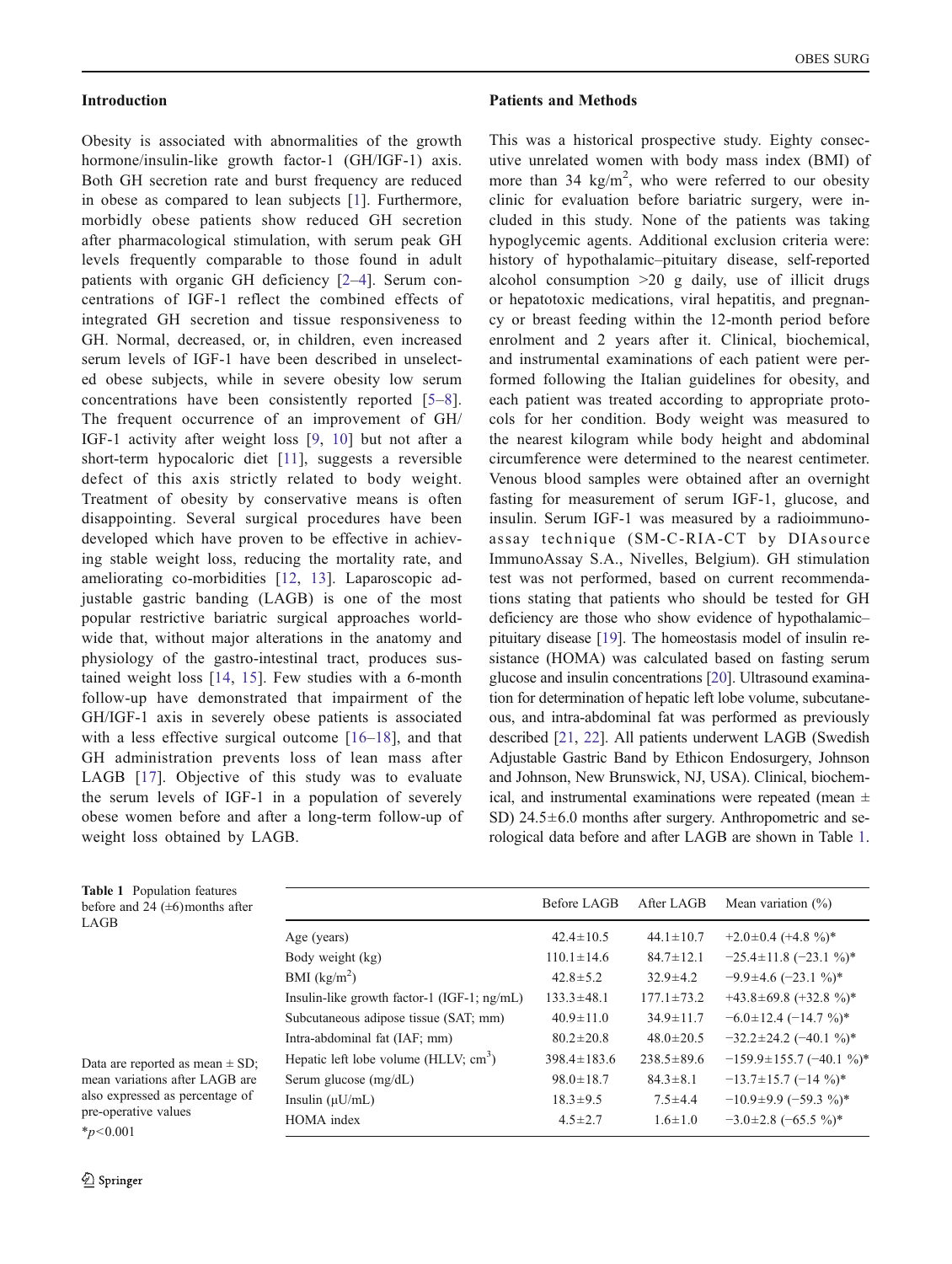

Fig. 1 Inverse relationship between age and serum IGF-1 values in the entire study group (160 subjects, *dotted* best fit line,  $r=-0.48$ ,  $p<$ 0.001), consisting of 80 obese patients before LAGB (black circles, best fit line not shown,  $r=-0.42$ ,  $p<0.001$ ), and 80 normal weight agematched controls (white triangles, best fit line not shown,  $r=-0.62$ ,  $p<$ 0.001)

Eighty unrelated, age-matched, lean (BMI less than  $25 \text{ kg/m}^2$ ) women, selected among a cohort of 442 healthy women, were included as controls (BMI 22.1 $\pm$ 1.5).

## Statistical Analysis

Univariate statistical analyses were performed using simple linear regression and Student's  $t$  test for paired or unpaired data. Spearman's rank correlation along with Mann–Whitney U and Wilcoxon tests were used as appropriate when the sample distribution was not Gaussian (normal distribution assessed by Kolmogorov–Smirnov test). For selected parameters (dependent variables), multiple linear regression analysis using a forward selection algorithm was employed to determine the significant predictors among the independent variables (p value < 0.05). The  $R^2$  statistic was employed to quantify the percent of variance explained by each predictor in the multivariate model. Statistical analyses were performed

Table 2 Results of multiple regression analysis for identifying the major determinants of IGF-1 variability in the obese population before LAGB

|            | Explained<br>$R^2$   | $\beta$ coefficient<br>$(95 \%$ CI        | Std. $\beta$<br>coef. | $t$ value | Sig.        |
|------------|----------------------|-------------------------------------------|-----------------------|-----------|-------------|
| Age        | $24\%$               | $-3.126$<br>$(-3.946 \text{ to } -2.306)$ | $-0.472$ $-7.531$     |           | p<<br>0.001 |
| <b>BMI</b> | Additional<br>$15\%$ | $-2.436(-3.225)$<br>to $-1.647$ )         | $-0.383$              | $-6.100$  | p<<br>0.001 |

Both age and BMI were independently and inversely related to IGF-1 values, explaining together 39 % of its variability

using Matlab (Mathworks, Natick, MA, USA). Statistical significance was considered for  $p$  values < 0.05. Data are presented as mean  $\pm$  SD. The variation of anthropometric and biochemical values after LAGB compared to pre-operative values is expressed as delta  $(\Delta)$ .

## **Results**

## Serum IGF-1 Levels in Obese Women Before LAGB and in Normal Weight Controls

Mean IGF-1 levels in the obese population before LAGB (Table [1](#page-1-0)) were significantly lower than that observed in agematched controls (189.2 $\pm$ 78.0 ng/mL,  $p$ <0.001). Serum IGF-1 values were inversely related to age  $(p<0.001)$ , both in obese subjects before LAGB and in normal weight controls (Fig. 1). When obese and normal weight subjects were grouped, both age (explained  $R^2 = 24\%$ ) and BMI (additional explained  $R^2$ =15 %) were found as independent predictors of serum IGF-1 concentrations (inverse correlations), overall accounting for 39 % of total IGF-1 variability (Table 2).

Serum IGF-1 Changes After LAGB: Relationships with Changes of Various Parameters

As expected, a marked reduction of mean body weight was observed in our cohort of 80 obese women after LAGB intervention (Table [1](#page-1-0)). However, there was a large difference in weight loss among patients, ranging from minimal weight loss to almost complete weight normalization (range, −1.9 to −21 %). The mean IGF-1 concentration significantly increased 2 years after LAGB and approached the levels measured in age-matched controls (Fig. 2, Table [1](#page-1-0)). A large



Fig. 2 Individual variations of serum IGF-1 before and after LAGB. On average, serum IGF-1 concentrations significantly increased 2 years after LAGB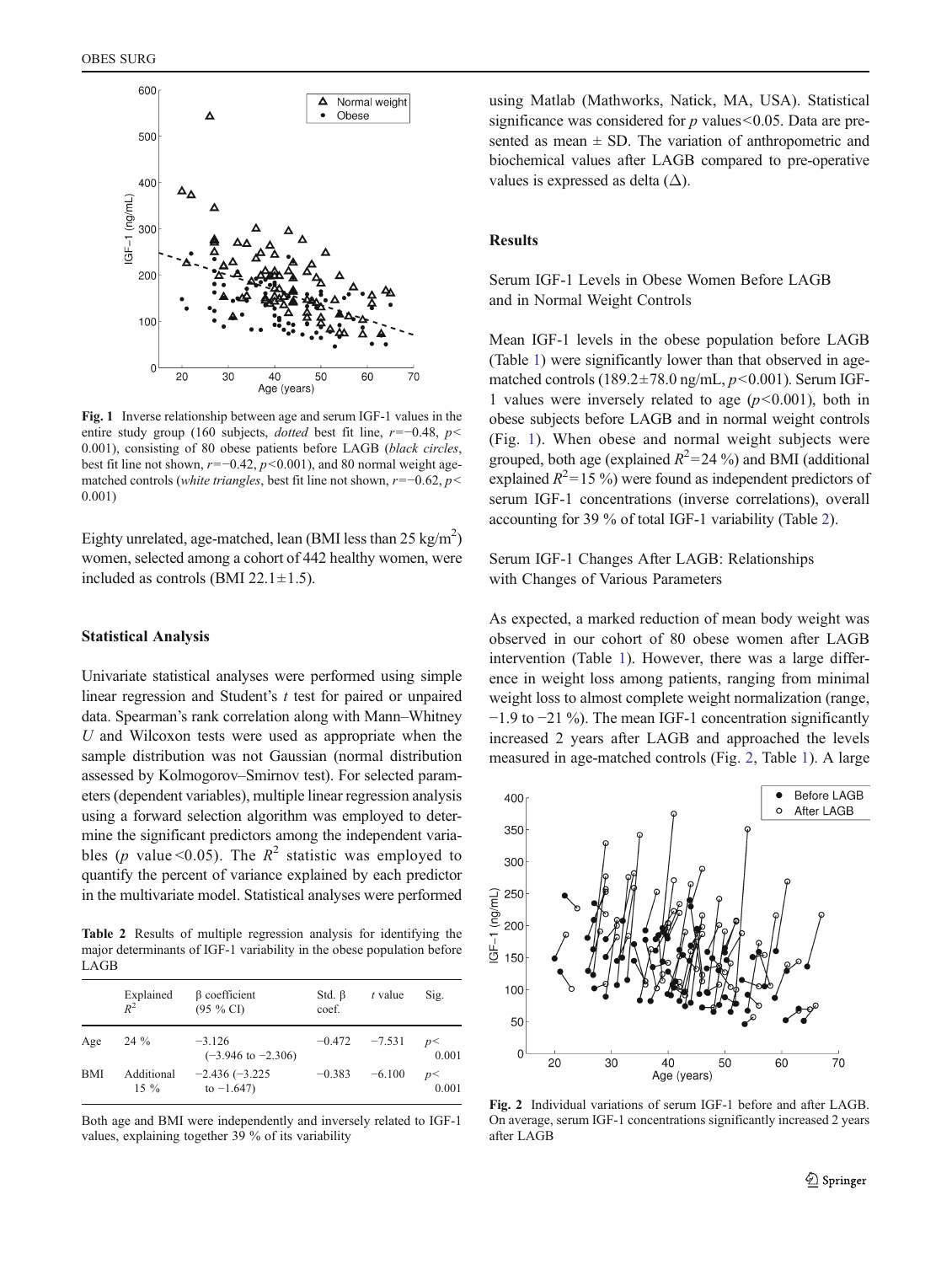<span id="page-3-0"></span>inter-individual variation of serum IGF-I concentrations was observed, with some women showing a large increase while others exhibited only minimal or no changes. To identify the predictors of IGF-1 recovery after weight loss, a multivariate analysis was performed. Among various anthropometric and serologic measures, only ΔBMI was independently associated with  $\triangle IGF-1$  (r=−0.29, p<0.001). For each kilogram of weight reduction the mean increase of serum IGF-1 was 1.66 ng/mL, and for each point of BMI reduction the mean increase of serum IGF-1 was 4.39 ng/mL.

## Discussion

An association between GH deficiency and obesity has been demonstrated in several studies. For this reason, a lower cutoff of GH peak after GHRH plus arginine has been advocated to detect GH deficiency in obese patients [[23,](#page-4-0) [24\]](#page-4-0). Yet, in obese subjects the prevalence of GH deficiency established with adjusted cutoff remains as high as 33 % [3] and there is evidence suggesting that a BMI>25 may prevent an accurate distinction between a normal GH response and an inadequate one, resulting in the erroneous classification of overweight and obese patients as GH deficient [\[25](#page-4-0)]. Although conflicting data on IGF-1 levels in obesity before and after weight loss induced by caloric restriction [[9](#page-4-0)–[11](#page-4-0)] or LAGB bariatric surgery [\[16](#page-4-0)–[18](#page-4-0)] have been reported, there is now sufficient evidence to conclude that decreased GH secretion is accompanied with subnormal IGF-1 levels [[8\]](#page-4-0).

Indeed, in our cohort of severely obese women serum IGF-1 levels were manifestly lower with respect to a carefully agematched normal-weight population. Beside the wellestablished influence of age on IGF-1 levels (explaining 24 % of the total hormonal changes), in this study we demonstrate that the extent of IGF-1 deficiency was proportional to increased BMI that accounted for an additional 15 % of IGF-1 variability. The improvement of IGF-1 levels that we observed after weight loss further confirms that the obesityrelated IGF-1 deficiency is an acquired condition, secondary to weight gain. Consistent with this conclusion, the increase of serum IGF-1 levels observed after LAGB was proportional to weight loss. Overall, these observations indicate that, beside age, body weight is a major determinant of serum IGF-1 levels in severely obese women. Yet, to fully understand this relationship serum IGF-1 binding proteins and body composition could be analyzed.

A careful endocrinological evaluation of obese subjects scheduled for bariatric surgery may reveal undiagnosed dysfunctions that require specific therapy and/or contraindicate the surgical treatment [\[26](#page-4-0)]. Among these, pituitary dysfunction has been detected in sporadic cases and no isolated GH deficiency could be demonstrated. Single IGF-1 measurements may be useful for selecting pituitary patients to be submitted to the GHRH-arginine test, thus reducing the need for a stimulatory test in many subjects [\[27](#page-4-0)]. Data from the current study indicate that low IGF-1 values may occur secondarily to the obese state, and therefore serum IGF-1 in severely obese subjects may have a limited value for detection of hypothalamic–pituitary diseases, since it may represent an adaptation of the GH/IGF-1 axis to the obese state.

Recombinant GH administration has been advocated for the treatment of obesity [\[28](#page-4-0)], and it has been recently tested to prevent loss of lean mass after bariatric surgery, with improvement of lipid profile and without affecting glucose tolerance [[17\]](#page-4-0). Interestingly, while a significant increase of IGF-1 values was observed in the treated group, there was no evidence of IGF-1 improvement at 3 and at 6 months after LAGB in the control group. The results of our study suggest that the increase of serum IGF-1 levels occurs at a later time point, between 6 months and 2 years, when most likely a "critical" bulk of weight loss has been achieved.

In conclusion, the results of our study demonstrate that: (1) severely obese women have low IGF-1 serum levels with respect to age-matched normal weight controls; (2) the extent of IGF-1 deficiency is proportional to increased BMI that accounts for approximately 15 % of IGF-1 variability; (3) after LAGB, a spontaneous raise of serum IGF-1 occurs, proportional to the extent of weight loss; and (4) serum IGF-1 in severely obese subjects may have a limited value for detection of hypothalamic–pituitary diseases.

Acknowledgments This work was supported by the following research grants: "Pathogenetic mechanisms determining the obese phenotype and influencing the response to treatment" Ministero dell'Università e della Ricerca, Programmi di Ricerca Scientifica 2007; "Obesity: development of new strategies for prevention of obesity and its complications" Ministero del Lavoro, della Salute e delle Politiche Sociali, CCM 2008.

Conflict of Interest The authors declare no conflict of interest.

#### References

- 1. Veldhuis JD, Iranmanesh A, Ho KK, et al. Dual defects in pulsatile growth hormone secretion and clearance subserve the hyposomatotropism of obesity in man. J Clin Endocrinol Metab. 1991;72:51–9.
- 2. Maccario M, Valetto MR, Savio P, et al. Maximal secretory capacity of somatotrope cells in obesity: comparison with GH deficiency. Int J Obes Relat Metab Disord. 1997;21:27–32.
- 3. Savastano S, Di Somma C, Belfiore A, et al. Growth hormone status in morbidly obese subjects and correlation with body composition. J Endocrinol Invest. 2006;29:536–43.
- 4. Makimura H, Stanley T, Mun D, et al. The effects of central adiposity on growth hormone (GH) response to GH-releasing hormone-arginine stimulation testing in men. J Clin Endocrinol Metab. 2008;93:4254–60.